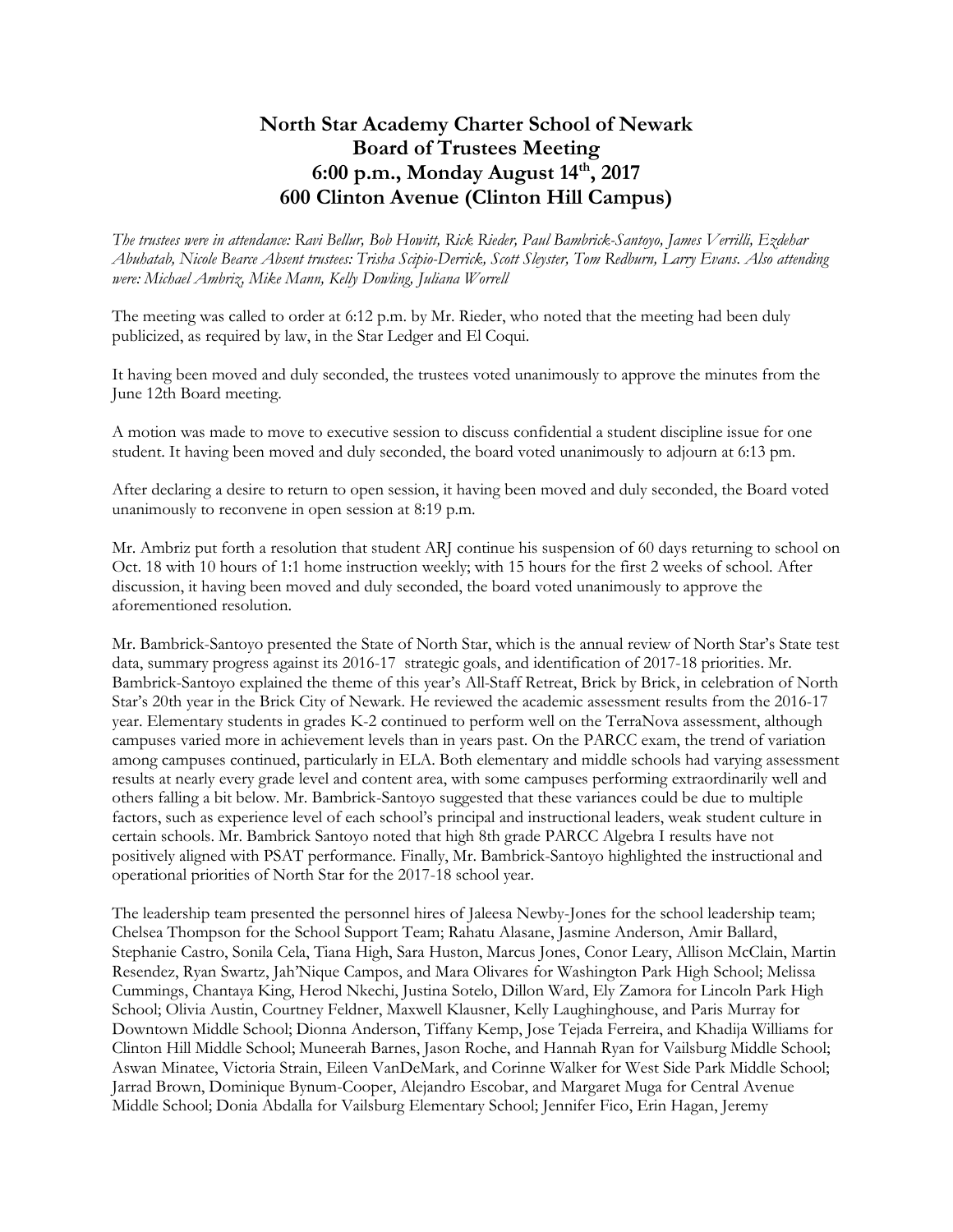Hernandez, Catherine Ingegneri, James Kim, Linda Leonardo-Prestol for West Side Park Elementary School; Fredelyn Alcide, Hakiema Batemon, Shakiyrah Bishop, Emily Cilinski, Caitlin Foley, Rebecca Haines, Conrad Johnson, Adriana Ladouceur, Deborah Marshall, Elizabeth Molina-Nicholas, Giuliana Parisi, Kaina Veillard, Samantha Venables, and Victoria Zayat for Fairmount Elementary School; Allyson Panchak and Tajji Schmid for Liberty Elementary School; Meghan Larkin for Alexander Street Elementary School; and Marvin Benton Jr. for Elementary School 6. After discussion, it having been moved and duly seconded, the board voted unanimously to approve the hiring of the aforementioned individuals.

Mr. Ambriz presented the final 2016-17 Annual Report for approval. After discussion, it having been moved and duly seconded, the Board voted unanimously to approve the 2016-17 annual report as described in Resolution to Approve Final 2016-17 Annual Report.

Mr. Ambriz facilitated the annual review of North Star's Title I schoolwide plan. Following Mr. Bambrick's review of 2017 state assessment data during the State of North Star presentation earlier in the meeting, Mr. Ambriz proposed that the high student achievement results could be credited to the strategies implemented as part of the 2016-17 Title I schoolwide program, including an elementary school co-teaching model, and supplemental ELA instruction at the middle school level. The committee reviewed these strategies of the 2016-17 schoolwide program, and determined that the priority needs at North Star Academy for the 2017-18 school year are as follows: Closing the Achievement Gap, ELA Instruction, and Math Instruction. It was determined that, in order to continue to address these priority needs, the following strategies would be implemented for the coming school year: a co-teaching model at the elementary school level, and dual ELA and dual Math instruction at the middle school level. Following discussion, members of the Title I stakeholder committee approved North Star Academy's Title I schoolwide plan for the 2017-18 school year.

Mr. Ambriz presented a resolution to renew contract for charter transportation services. After discussion, it having been moved and seconded, the Board voted unanimously to approve the resolution as described in Final Resolution to Renew Contract for Charter Transportation Services.

Mr. Ambriz presented a resolution to award bid and execute contract for charter multicampus janitorial services. After discussion, it having been moved and seconded, the Board voted unanimously to approve the resolution as described in Final Resolution to Award Bid and Execute Contract for Charter Multicampus Janitorial Services.

Mr. Ambriz presented a resolution to approve the use of non-federal funding for school lunch program. After discussion, it having been moved and seconded, the Board voted unanimously to approve the resolution as described in Resolution to Approve the Use of Non-federal Funding for School Lunch Program.

Mr. Ambriz presented a resolution to review HIB self assessment. After discussion, it having been moved and seconded, the Board voted unanimously to approve the resolution as described in Resolution to Review HIB Self-Assessment.

Mr. Ambriz presented a resolution to authorize the Leverage Leadership performance model. After discussion, it having been moved and seconded, the Board voted unanimously to approve the resolution as described in Resolution to Authorize Leverage Leadership Performance Model.

Mr. Rieder opened the floor for public comments: There were none.

Mr. Ambriz presented a resolution to assign the Finance and Facilities Committee the authority to approve an auditor. After discussion, it having been moved and seconded, the Board voted unanimously to approve the resolution as described in Resolution to Assign the Finance and Facilities Committee the Authority to Approve an Auditor.